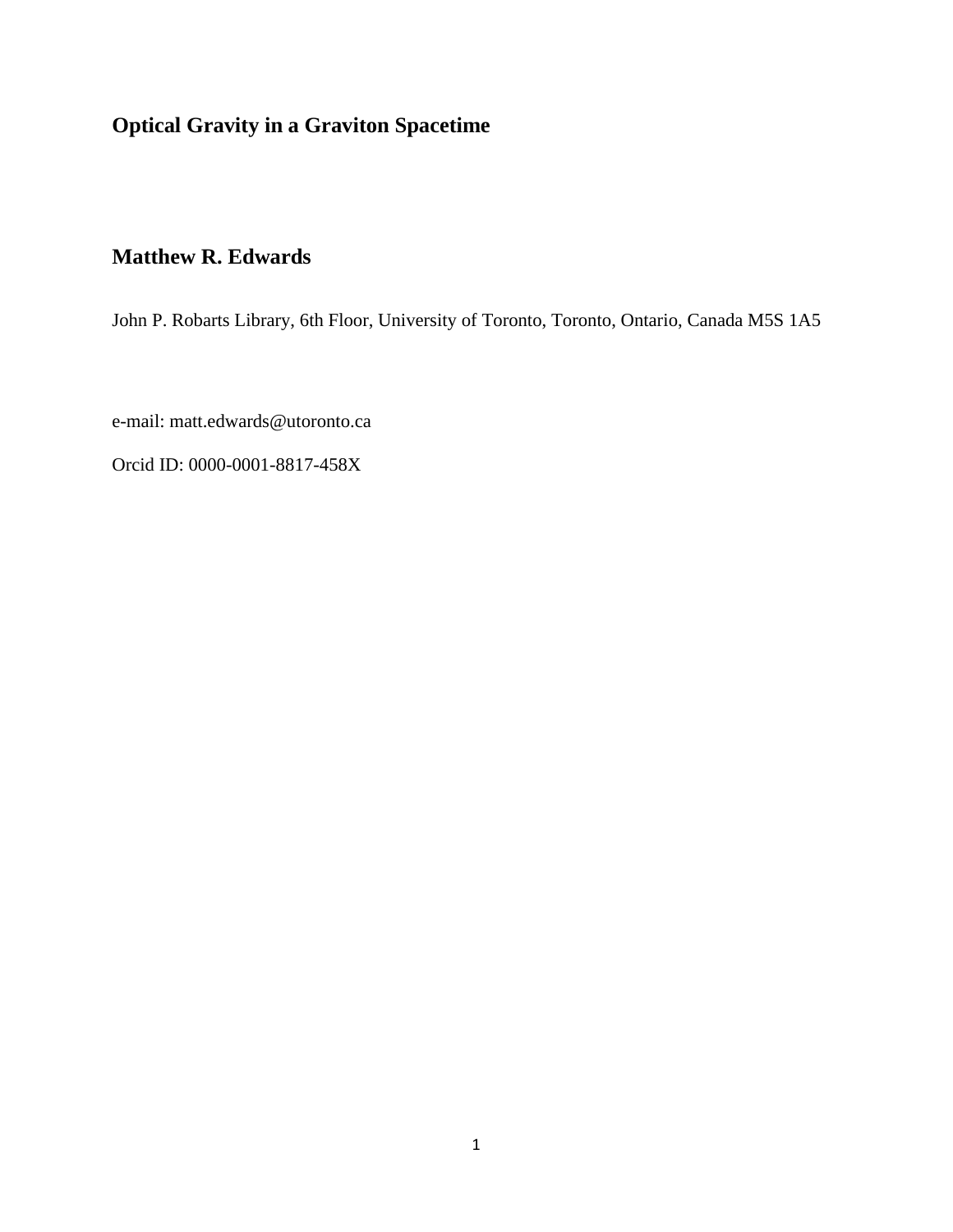# **Abstract**

While the Hubble redshift is generally linked to expansion of spacetime, an open question concerns where the energy lost from redshifted photons, gravitons and gravitational waves goes. One possibility is that it gives rise to gravity. In the optical-mechanical analogy in general relativity, relativistic light deflection is treated as refraction in an optical medium of varying density gradient. We now model the optical medium analogue of spacetime as a real graviton conjugate interlinking all masses. Gravitons in local mass systems are assumed to be organized in coherent quantum states overlapping with those of particles within spacetime structures. With the Hubble redshift, however, gravitons acquire longer wavelengths as they are shifted to less coherent states. Assuming that the momentum and energy lost from gravitons is transferrable to particles, mutual screening by masses then gives rise to an attractive force with a magnitude consistent with gravity. Some possible cosmological implications of the model are discussed.

**Keywords**: general relativity, quantum gravity, vacuum refraction index, graviton, Hubble redshift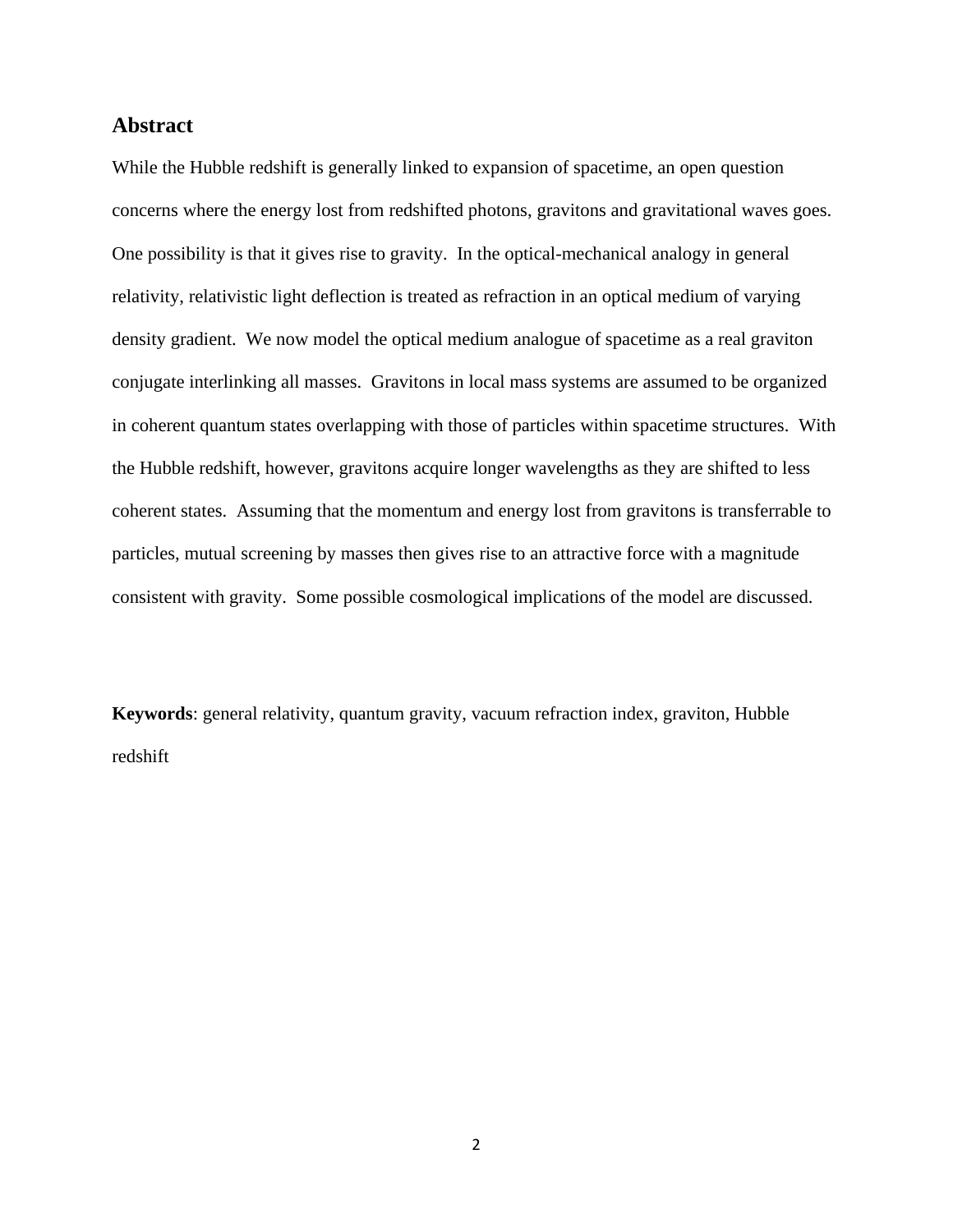# **1. Introduction**

For all its great successes general relativity still stands apart from the world of quantum physics. It has yet to be shown reducible, for example, to the exchange of gravitons by masses in a successful theory of quantum gravity. Instead spacetime curvature is often depicted as being sufficient alone to dictate how matter moves under gravitation. One approach potentially linking general relativity and quantum theory resides in the optical-mechanical analogy in general relativity. Since the time of Eddington [1] it has been recognized that relativistic light deflection can also be modeled as a quasi-refraction of light through a medium with a density gradient and varying refraction index. In recent years this optical analogy has attracted increasing interest [2] [3] [4] [5] [6] [7] [8]. It has been used, for example, to make precise calculations of gravitational lensing [9] [10] [11]; to develop expressions for photons and particles moving in planetary orbits [4] [12]; to form a different model of the gravitational redshift [13] and in experimental 'toy' models even to simulate the trapping of light near the photosphere of supermassive astrophysical objects, such as black holes [14]. Building on this extremely precise correspondence between the process (relativistic light bending) and the analogy (refraction in an optical medium of varying density), some authors have further proposed that the optical medium is in fact a real polarizable medium and that it may even play a role in gravitation itself [6] [10] [15] [16] [17] [18]. In the model developed by Wilson and later Dicke, for example, gravity results from a vacuum refraction index that increases over time.

Using the Abraham expression for optical momentum, it was recently proposed by the author that gravity could arise with progressive loss of photon momentum and energy to a cosmic optical medium [17]. The argument hinged on the condition that the envelope of medium around a mass must be physically bound to that mass, such that envelope and mass can always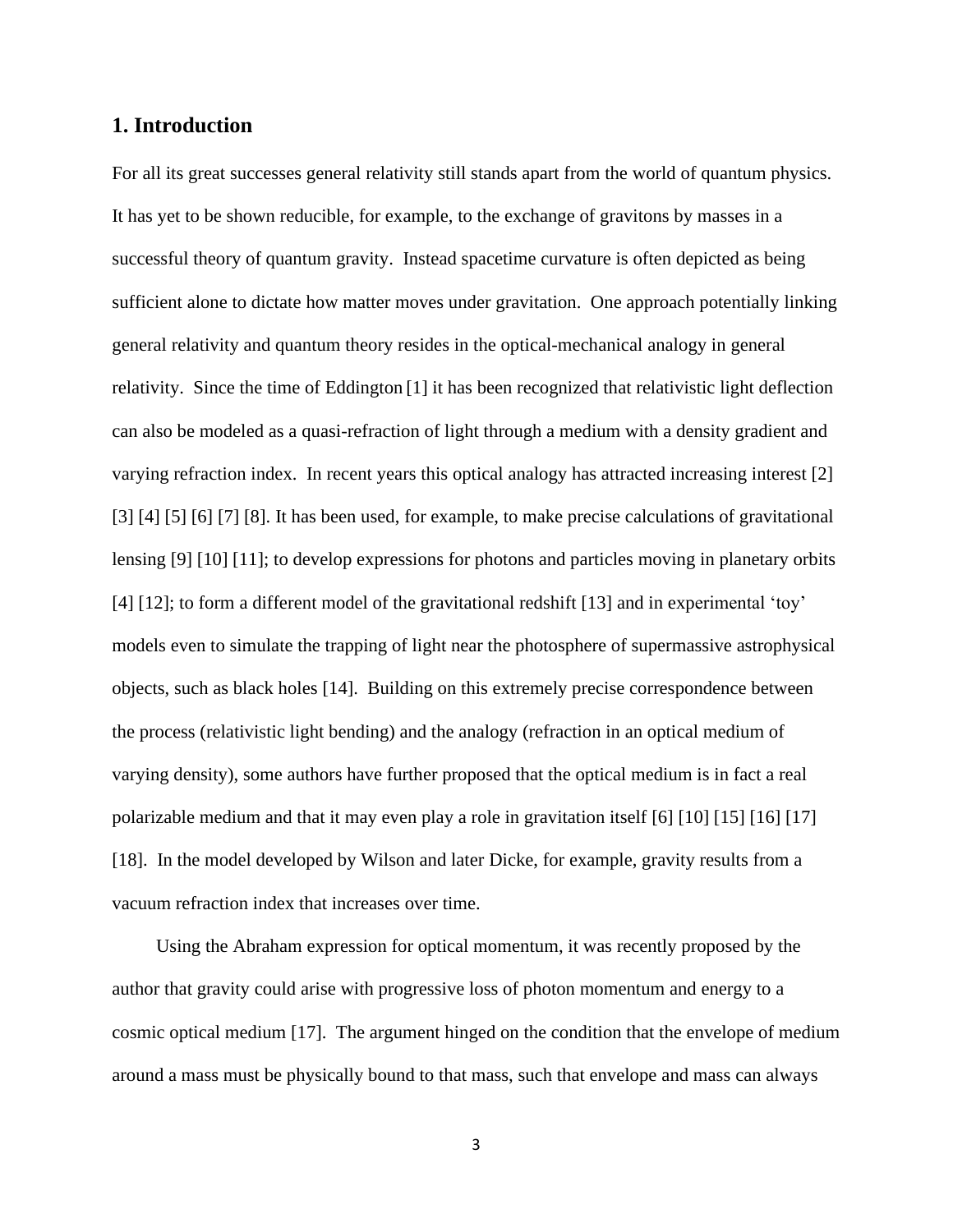move in concert even at relativistic speeds. In this case any momentum transferred from a photon to the envelope of optical medium about a mass would be ultimately transferred to the mass itself. A photon passing a mass and its medium envelope would be weakened in the process and would thus transfer less momentum and energy to a second mass encountered than it did to the first. Gravity might then result with masses effectively being pushed together by photons. This model of optical gravity was tested using the CMB, the largest available pool of electromagnetic energy known to exist. The CMB was found to be too weak to cause gravity, however, unless additional assumptions were made.

There is, however, an alternate energy field that in theory could be strong enough to drive gravity using the optical approach: gravitational energy itself. In general relativity, gravitational potential energy is associated with spacetime curvature, which is itself influenced by masses. As spacetime expands with the Hubble redshift, the gravitational potential around masses must seemingly diminish. While the fate of the energy lost from photons and the spacetime metric during expansion is typically disregarded (*e.g.*, [19]), a strict conservation of energy and matter can nonetheless be contemplated. If so, the lost energy could conceivably be redirected into gravitational attraction. Spacetime curvature then would not directly guide the motion of matter but would instead move it indirectly through the energy lost from it. Similarly, in the quantum gravity approach, the Hubble expansion of spacetime might similarly diminish the energies of embedded gravitons, with the lost energy again being redirected to gravity.

In this context it is noteworthy that much evidence already exists of gravitational potential energy being converted to other forms of energy under the Hubble redshift. Numerous findings suggest that the internal gravitational potential energies of astrophysical and geophysical objects, including stars, planets and supermassive black holes, decays according to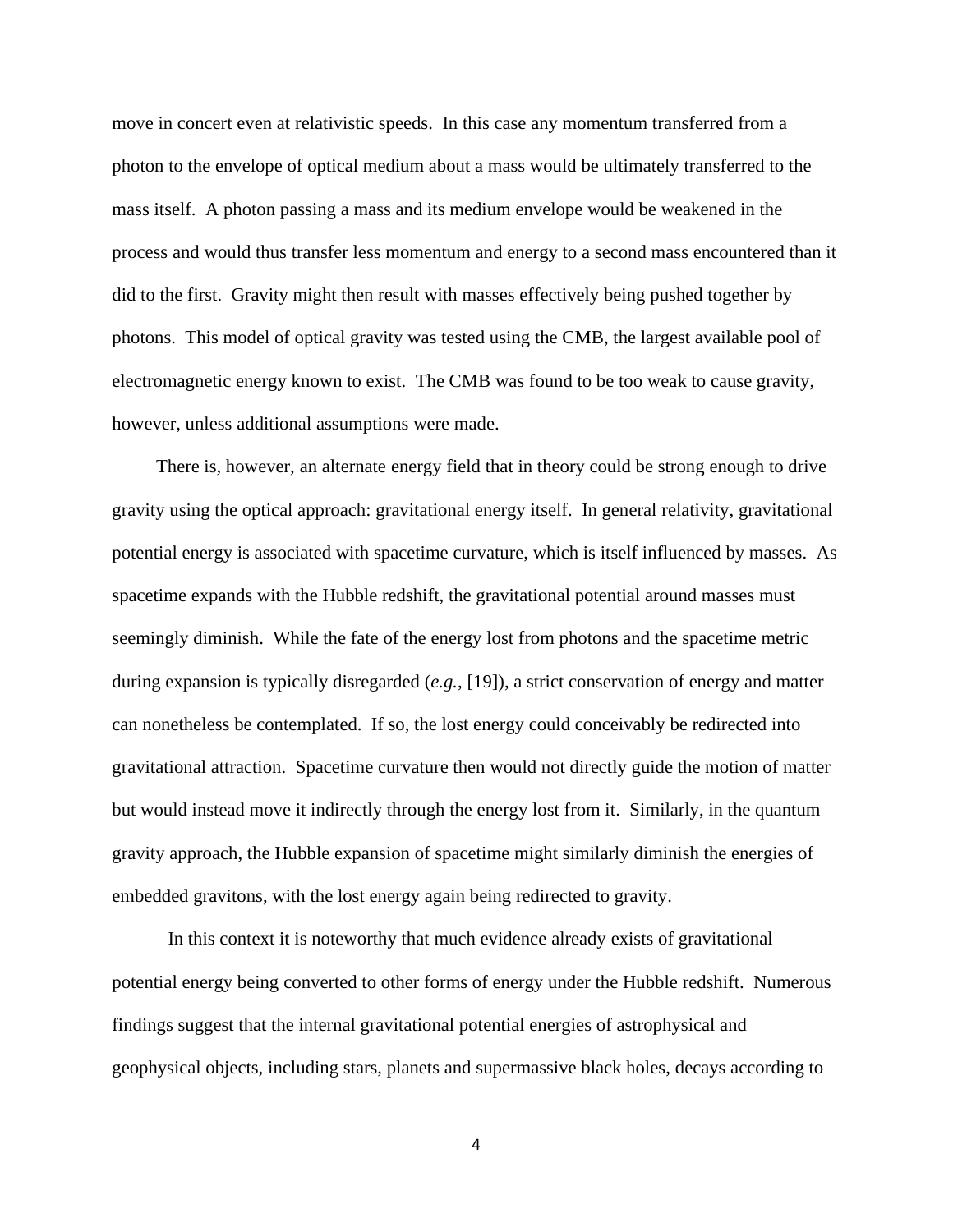the relationship  $L_H = -UH_0$ , where *U* is the object's internal gravitational potential energy,  $H_0$  is the Hubble constant and  $L_H$  is the object's 'Hubble luminosity' [20] [21] [22]. Here the mutual gravitational potential energy of masses is assumed to be equal in magnitude to the total graviton energy being continuously exchanged between them. Significantly, if gravitons were organized in graviton filaments connecting all masses, as previously suggested [20] [21] [22], the cosmic network so derived could serve as the cosmic optical medium required for optical gravity. The firm linkages between graviton filaments and masses would satisfy the criterion in optical gravity that the envelopes of optical medium about masses are attached to and so can move together with the host masses.

But if gravitons are to serve as the cosmic optical medium in optical gravity, can they also substitute for photons as the driving agent? The only additional assumption we would need to make is that a graviton in traversing a graviton optical medium is refracted in the same way as any other wave. This can again be easily visualized if gravitons are arranged in semi-solid structures interconnecting all masses. The energy and momentum lost from a graviton by refraction would then simply be transferred to other gravitons or gravitational waves (GWs) moving in different directions. Over time this refraction and re-refraction of gravitons would produce a uniform, low-energy graviton background analogous to the CMB. Gravity would then proceed as in our earlier photon model. In this paper we consider this graviton model in detail, beginning by reviewing and updating our earlier treatment of optical gravity.

# **2. Photon Refraction in a Cosmic Optical Material**

Optical gravity hinges on the expression for optical momentum in an optical material. While Minkowski originally proposed that a light pulse should have momentum *nE/c* in a dielectric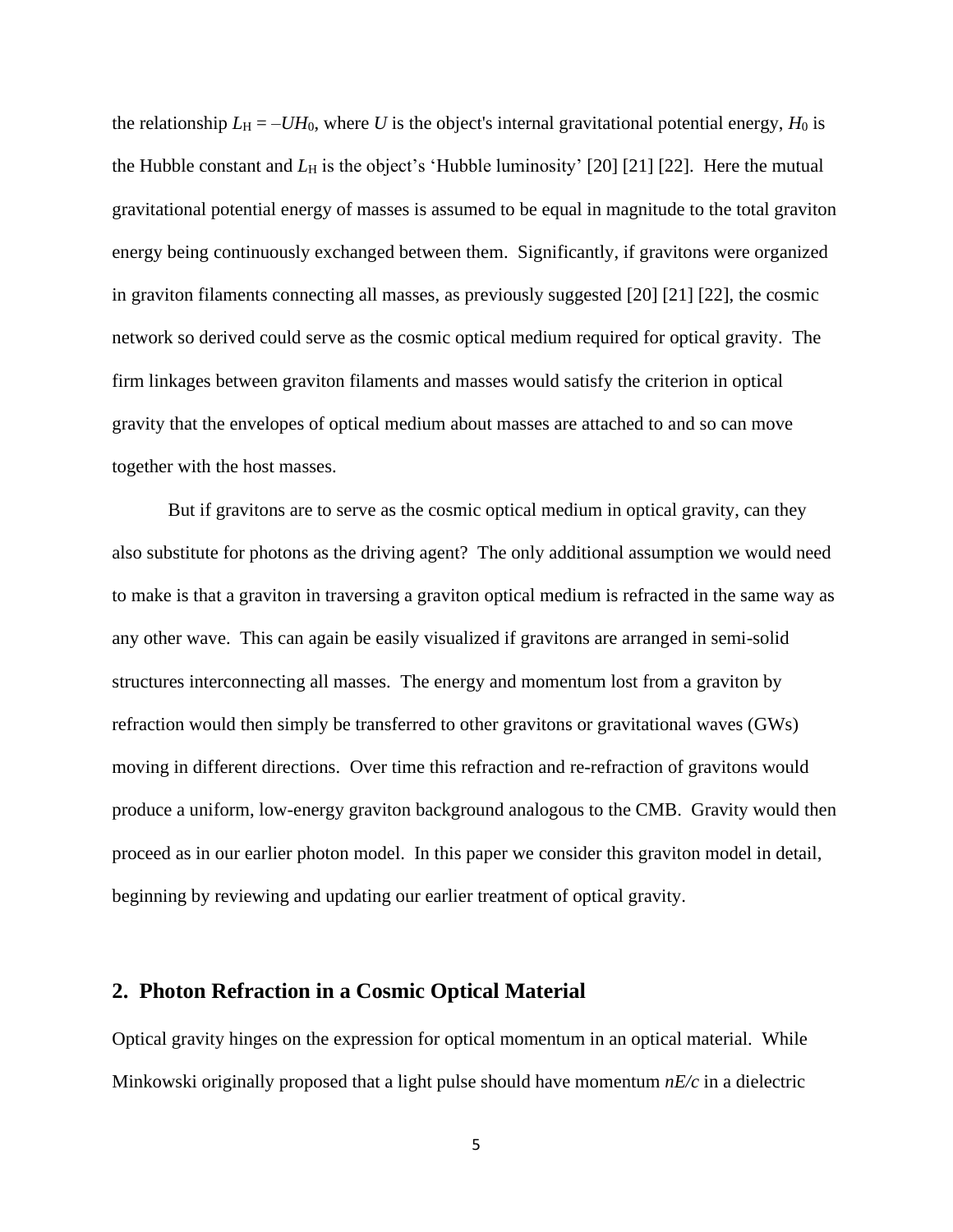medium of refractive index *n*, Abraham used a different approach to argue that it should be *E/*(*nc*). Ever since this issue has been the subject of a controversy still not close to being settled [23] [24] [25] [26] [27] [28] [29] [30] [31].

In a simple thought experiment, however, Balazs[32] used arguments of momentum conservation to show that a photon with initial energy *ħω* and speed *c* before entering a transparent block can only have the Abraham momentum  $p = \hbar \omega / c n$  once inside the block (for recent discussions see [24] [33] [34]). In this case the block must acquire the momentum

$$
p_{bl} = \left(1 - \frac{1}{n}\right)\frac{\hbar\omega}{c} \tag{1}
$$

while the photon is inside it. Note that a similar result would be obtained if the optical medium is weakly absorbing, since the rate of photon absorption at local (*e.g.*, intra-galactic) scales would be miniscule (see [24]). In their analysis of the Balazs experiment in various media types, Chau and Lezec [33] concluded that the conservation laws support the Abraham momentum density as the true electromagnetic momentum density.

Using the Abraham interpretation, the loss of a photon's momentum to a transparent block of optical medium associated with a particular mass was estimated as follows [17]. For low potentials, *i.e.*, where  $GM/rc^2 \ll 1$ , the index of refraction *n* in the optical-mechanical approach can be approximated as

$$
n \cong 1 + \frac{2GM}{rc^2} \tag{2}
$$

[10]. From (1) and (2) the momentum acquired by the block of medium from the photon is then  $p_{bl} \cong p \frac{2GM}{rc^2}$  $rc^2$ .  $(3)$ 

Spacetime would then consist of the overlapping blocks of optical medium associated with all the masses in the visible universe. Neglecting possible effects due to universal expansion, the index of refraction of the visible universe was estimated as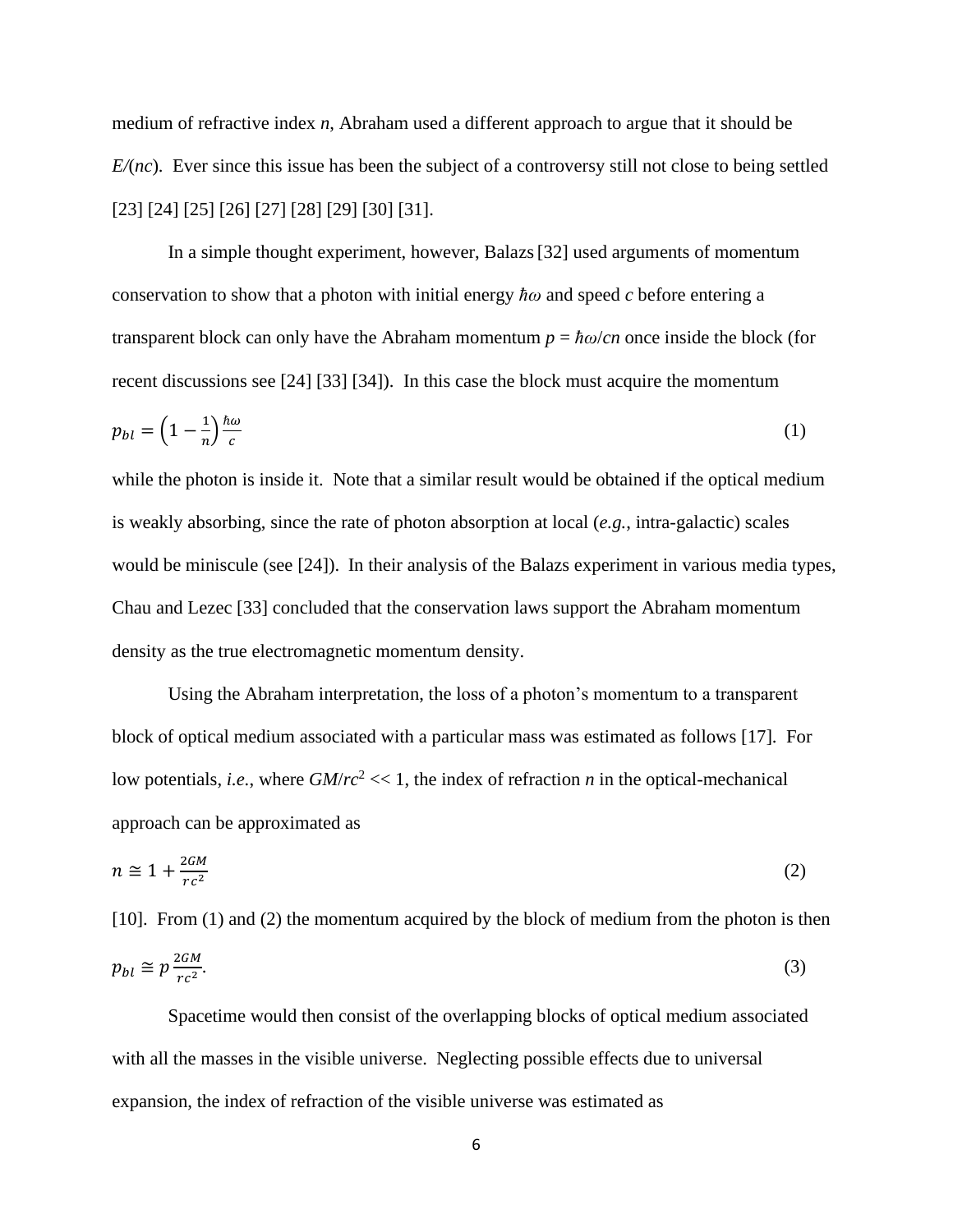$$
n_U = 1 + \frac{2G}{c^2} \int_0^{R_U} \frac{4\pi \rho r^2}{r} dr.
$$
 (4)

Since  $R_U = c/H_0$ , we then have

$$
n_U = 1 + \frac{4\pi G\rho}{H_0^2}.\tag{5}
$$

From (3), (4) and (5), it can be seen that the momentum transferred from a photon to the cosmic medium while it travels the whole distance  $R_U$  would be  $p(4\pi G\rho/H_0^2)$ , where p is the initial photon momentum. This momentum transfer would occur over a time interval equal to the Hubble time  $H_t = 1/H_0$ . For a photon situated at the origin of the cosmic sphere and travelling a short distance  $dl = c \, dt$ , the rate of momentum transfer as it travels the small distance  $dl$  is then given by

$$
dp = p \left(\frac{4\pi G \rho}{H_0^2}\right) \left(\frac{dl}{R_U}\right). \tag{6}
$$

Since  $dl = c$  *dt* and with  $R_U = c/H_0$ , the instantaneous rate at which momentum is transferred to spacetime is then

$$
\frac{dp}{dt} = p\left(\frac{4\pi G\rho}{H_0}\right). \tag{7}
$$

Taking  $\rho = 5 \times 10^{-30}$  gm cm<sup>-3</sup>, which is about equal to the critical density  $\rho_c = 3H_0^2/8\pi G$ , the photon correspondingly loses momentum to spacetime at the fractional rate

$$
\frac{p}{p} = -2 \times 10^{-18} s^{-1} = -H_0.
$$
\n(8)

Similarly, for the fractional rate of loss of photon energy *E*, we would have

$$
\frac{\dot{E}}{E} = -H_0.\tag{9}
$$

As these rates are close to those experienced by light due to the Hubble redshift, it was suggested that they could account for at least part of the redshift.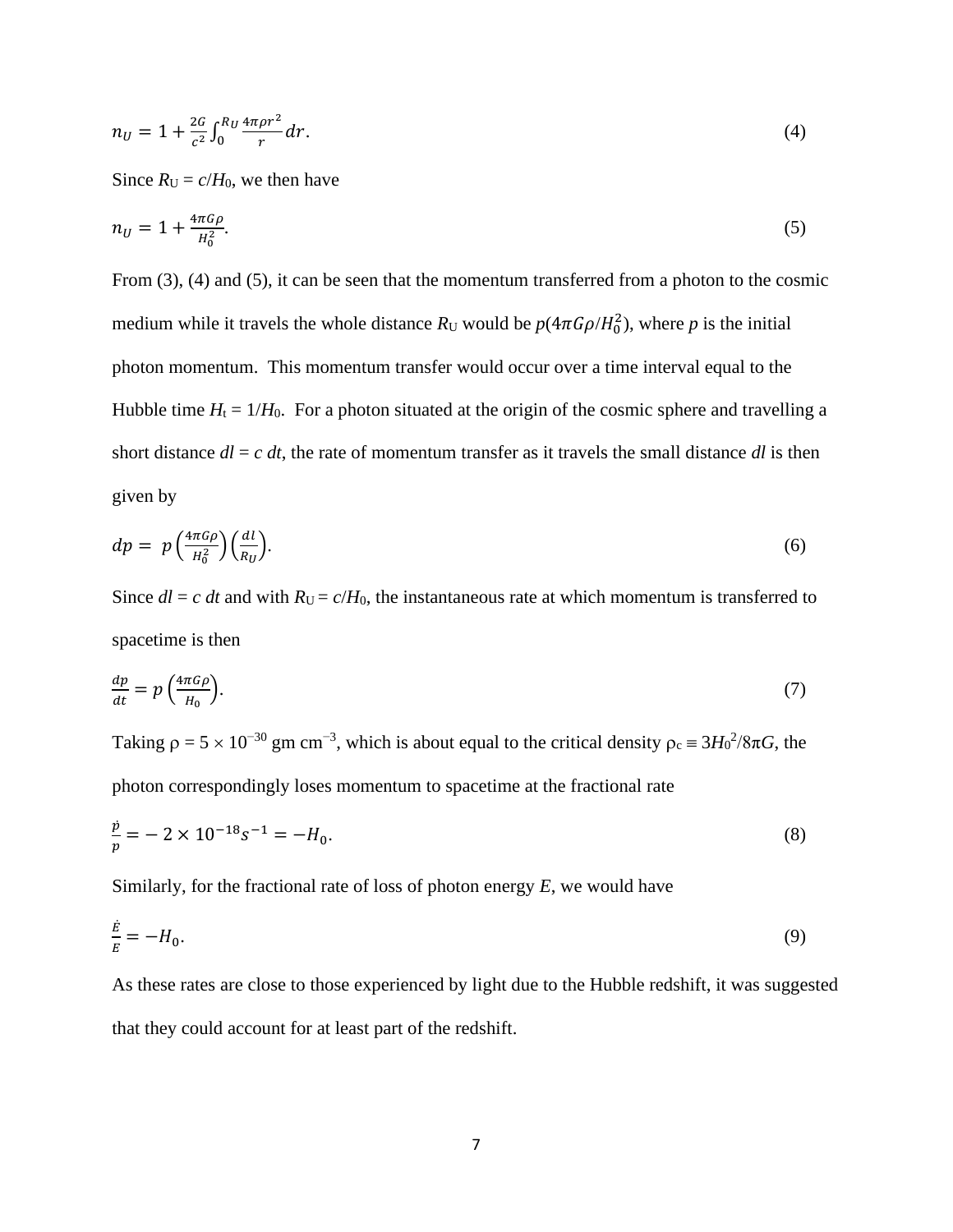As described earlier, the loss of photon energy and momentum to a cosmic optical medium was then used to derive a simple gravity model [17]. A photon in its trajectory through space would contact the envelope of optical medium around each individual mass separately and lose momentum and energy to it. Since each mass-centred envelope of medium contacted would acquire less momentum from the photon than the one before, the two masses would be pushed together. Photons were found to have insufficient energy to drive gravity, however, unless additional assumptions concerning the role of dark matter were made.

# **3**. **Spacetime as a Graviton Conjugate**

The alternative source of energy now suggested to drive optical gravity is a graviton background associated both with the universe's total gravitational energy and with spacetime curvature. Such a background would be consistent with the notion that the GWs propagating in spacetime are themselves comprised of gravitons. The magnitude of graviton energy in a gravitating system is again assumed to be equal to the gravitational potential energy *U* of that system.In this connection, it has been suggested that gravitons might find their densest concentrations in black holes, where they possibly form a quasi-Einstein-Bose condensate [35] and their thinnest one in a graviton conjugate filling all space, by virtue of the gravitational interactions of a mass with all the distant stars of the visible universe [36]. As noted above, the specification of fixed linkages of graviton filaments to masses is key to the operation of optical gravity: it allows optical momentum transferred to filaments to be passed on to the host masses. A graviton conjugate so constructed would also have its highest density where filaments converge near masses, thus satisfying the requirement in the optical-mechanical analogy that the index of refraction and density of the medium at a point around a mass are proportional to the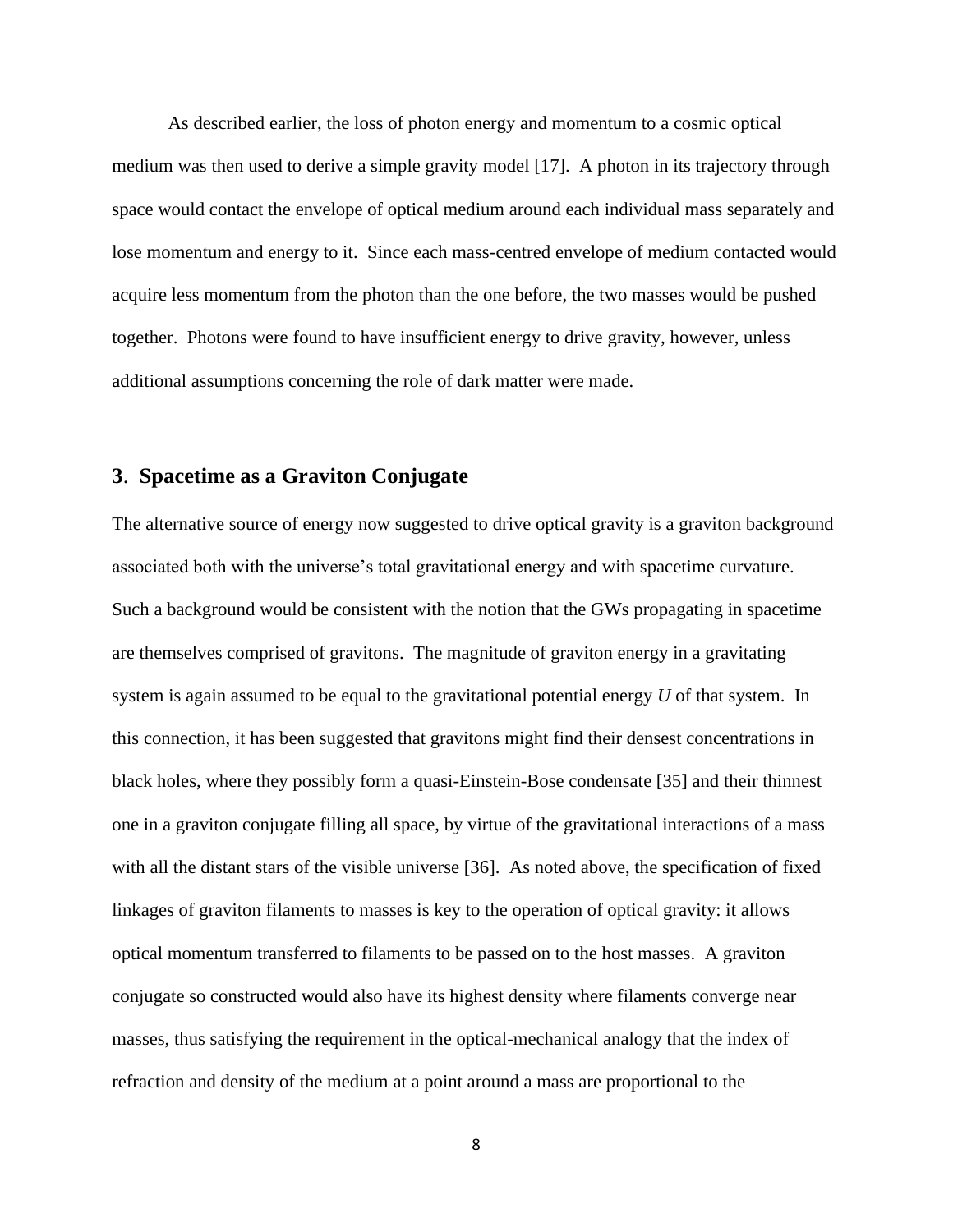gravitational field strength at that point. Gravitons modeled as virtual photons of some sort would also connect generally with the polarizable vacuum approach [6] [17] [21]. They might then be seen as maintaining spacetime structures in like fashion to the virtual photons which maintain atomic electronic structures.

A graviton conjugate interlinking all masses is also compatible with a central tenet of general relativity: that spacetime must continuously be updated at each point in space by the masses embedded within it. In a graviton spacetime, information concerning a particle (*e.g.*, its position, velocity or spin) must be continuously carried away from it by gravitons, presumably at the speed of light. In each graviton-particle interaction the graviton's configuration must therefore be altered in such a way that it encodes updated information about the particle. Particles in some sense must thus act as reprocessing centres for gravitons, converting gravitons with older, outdated information originating from remote masses into newer ones carrying updated information about local particles.

# **4. Optical Gravity with Gravitons**

The model of optical gravity being proposed here features gravitons as both the optical medium and as the driving agent, substituting for photons. As energy quanta embedded in spacetime, gravitons would be subject to relativistic refraction within other graviton structures they encounter during their travels, with a concomitant Hubble redshift and loss of energy and momentum. Accordingly, and noting that *U* is negative, the expression for the loss of graviton energy within a mass or mass system with internal gravitational potential energy *U* would be

$$
\frac{dE}{dt} = -UH_0.\tag{10}
$$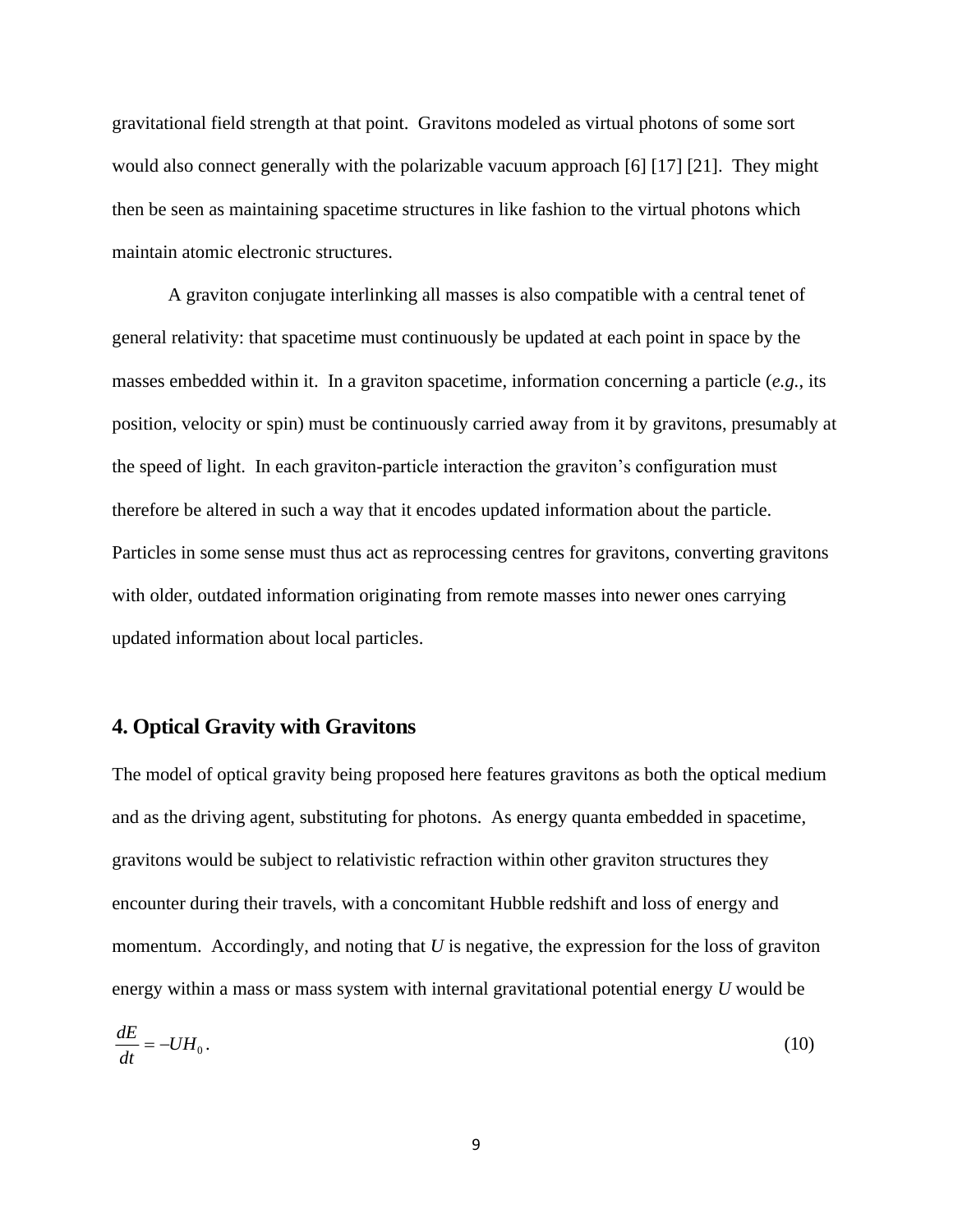Within large masses like the Earth, the energy and momentum delivered to the component atoms due to this process would be significant, as  $U$  in these situations is generally proportional to  $M^2$ . The release of energy inside planets, neutron stars, white dwarfs and supermassive black holes from (10) would be enormous and has been suggested to account for hitherto unexplained excess luminosities and/or tectonic processes in these objects [20] [21] [22]. It is this energy released from gravitons that drives gravity in our model.

The gravitons of special interest for optical gravity would be the ones a mass exchanges with the most distant masses in the visible universe. As noted by Tryon [37] and others, most of the gravitational potential energy associated with a mass, *E*g, resides in these most remote interactions. Since gravitons would be weakened by the Hubble redshift in the same way as photons, it can be inferred that gravity would fall off exponentially with distance. This effect can be incorporated in the expression for  $E<sub>g</sub>$  by adding an effective extinction coefficient term  $\alpha$ along the path between two masses, where  $\alpha = H_0/c$  [38].

If matter, chiefly in the form of galaxies, is considered to be distributed approximately evenly in space, *E*<sup>g</sup> can then be evaluated by integrating the gravitational potential energy of concentric shells of matter of thickness *dr* centred about *m*, each of constant density *ρ*, out to infinite distance. We then have

$$
E_g = -\int_0^\infty \frac{4\pi G \rho m r^2 e^{-\alpha r}}{r} dr = -4\pi G \rho m \int_0^\infty r e^{-\alpha r} dr. \tag{11}
$$

Substituting from above for  $\alpha$ , we then have

$$
E_g = -\frac{4\pi G \rho mc^2}{H_0^2}.\tag{12}
$$

For  $\rho$  equal to the critical density  $\rho_c = 3H^2/8\pi G$  we find

$$
E_g = -mc^2,\tag{13}
$$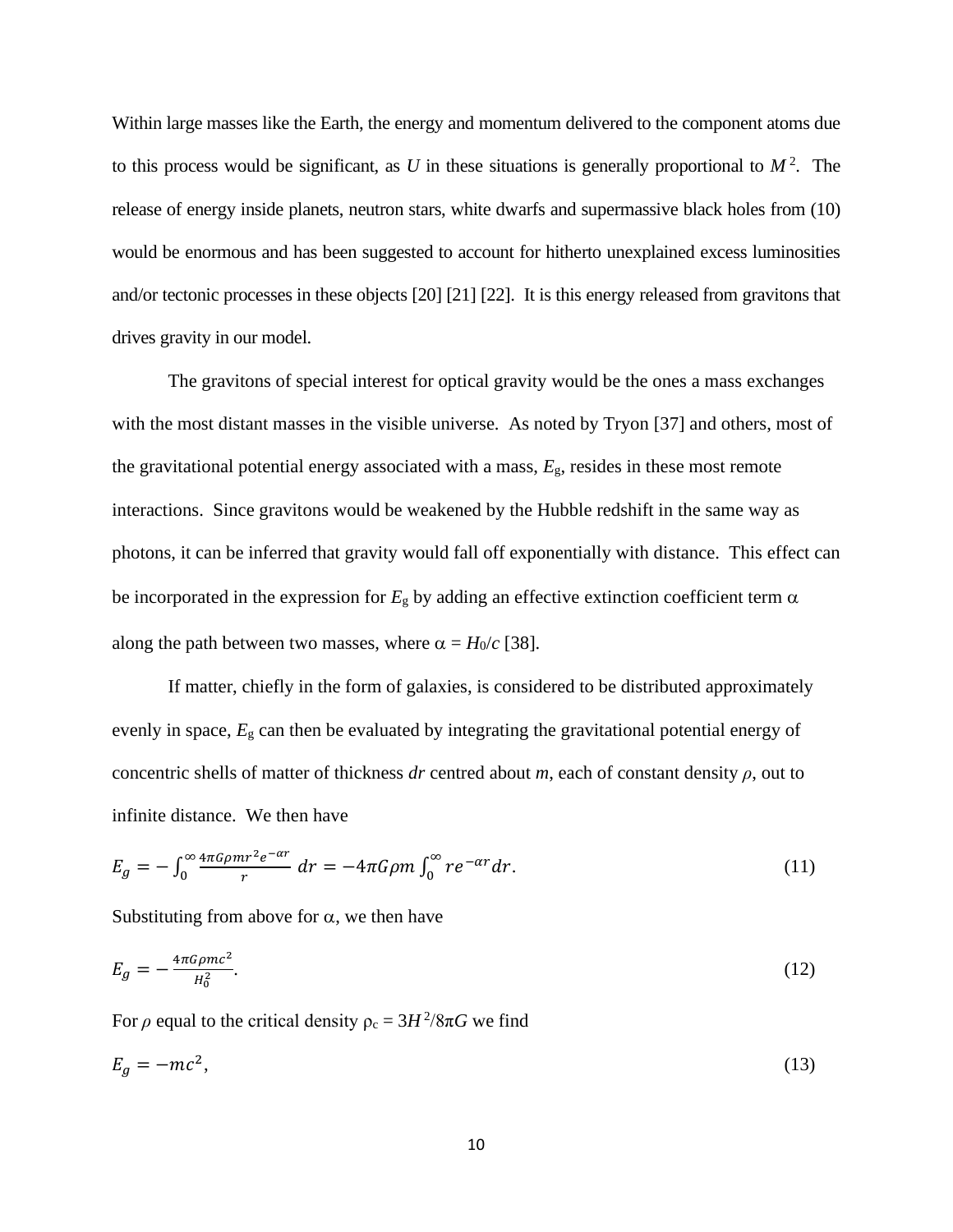*i.e.*, about twice the value estimated by Tryon. Note that *E*<sup>g</sup> has a finite value even if the universe is infinite in extent. The relationship in (13) formed the basis for Tryon's speculation that the universe arose 'out of nowhere' in a vacuum fluctuation, which has since undergone many elaborations (see [39]). In Tryon's model the gravitational potential energy of newly formed matter cancels the rest energy of that matter, thus retaining universal conservation of energy. In general, this idea meshed with Mach's notion that the inertial mass of a body rests in its interactions with the distant stars.

The graviton energy lost from *E*<sup>g</sup> due to the Hubble redshift is eventually absorbed by all the masses of the visible universe. In this process, discussed more fully below, redshifted gravitons are converted by particles to updated, non-redshifted gravitons. From (10) and (13) the rate at which a mass absorbs graviton energy due to the Hubble redshift is then

$$
\frac{dE}{dt} = mc^2 H_0. \tag{14}
$$

Gravity then arises simply as follows (Fig. 1). Due to the uniform distribution of remote masses in space, *M*<sup>1</sup> receives momentum boosts from gravitons symmetrically and so no net force arises. If a second mass,  $M_2$ , is introduced at a distance  $d$  from  $M_1$ , where  $d \ll R_U$ , however, some of the gravitons that would otherwise have been received by *M*<sup>1</sup> are now intercepted by  $M_2$ . From the opposite direction, the flux of gravitons striking  $M_1$  is undiminished in strength, however, and so  $M_1$  experiences a net acceleration towards  $M_2$ . For the same reasons,  $M_2$  experiences an equal and opposite push towards  $M_1$ . The net result is that the two masses are pushed together.

Only the Hubble redshift is then needed to quantify the gravitational force. As before, the linear absorption coefficient of graviton energy is determined from the Hubble redshift to be  $\alpha = H_0/c$ . From  $\alpha$  we then derive the effective mass absorption coefficient *h* as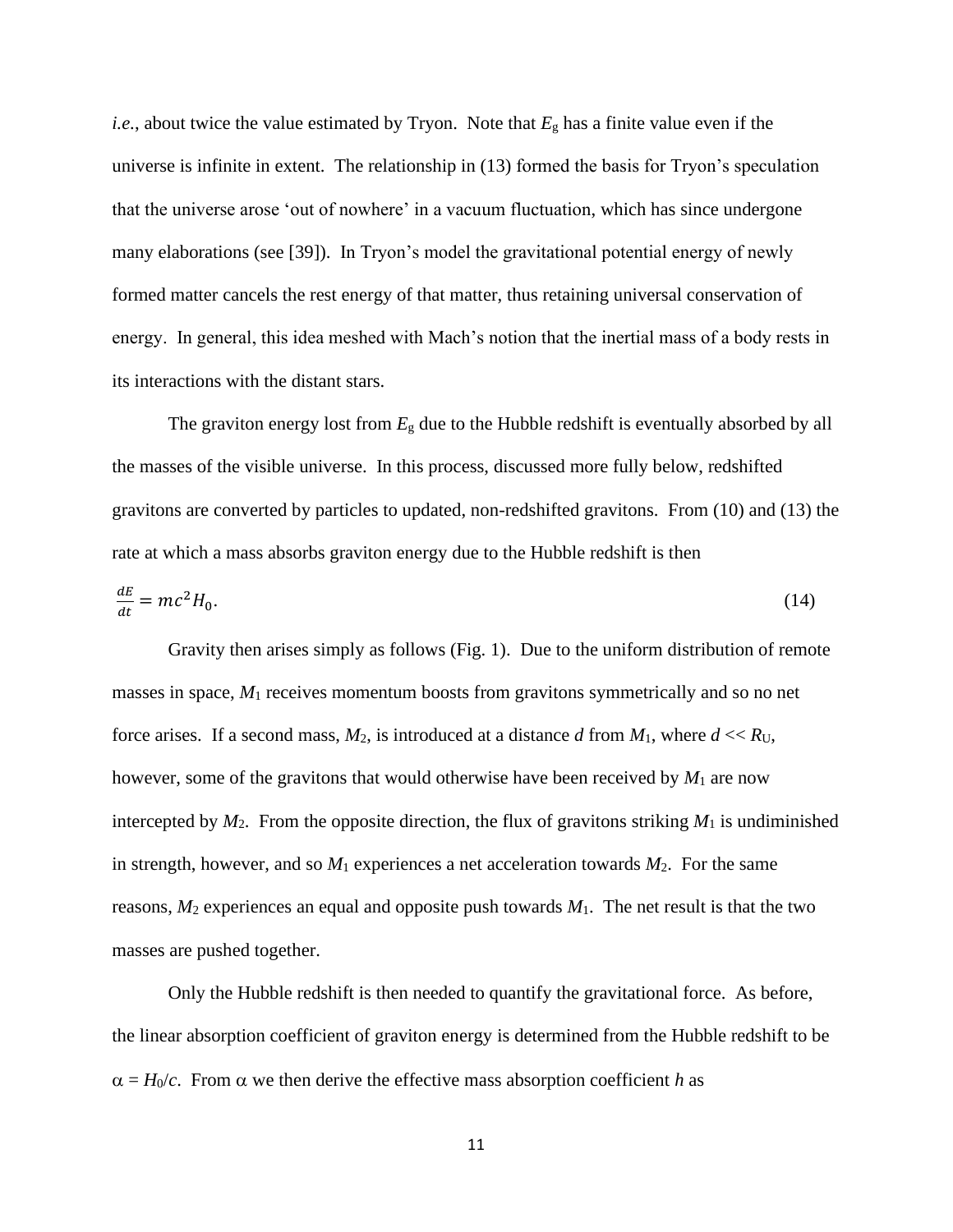$$
h = \frac{\alpha}{\rho} = \frac{H_0}{\rho c} \tag{15}
$$

with units of cm<sup>2</sup> gm<sup>-1</sup> [17]. For  $H_0 = 66$  km s<sup>-1</sup> Mpc<sup>-1</sup> = 2.2 × 10<sup>-18</sup> s<sup>-1</sup> gm<sup>-1</sup> and for  $\rho = 5$  × 10<sup>-30</sup> gm cm<sup>-3</sup>, we then have  $h \approx 10 \text{ cm}^2 \text{ gm}^{-1}$ . This large value for *h* compared to values determined theoretically and in gravitational shielding experiments simply reflects that the initial removal of graviton energy from its original graviton structure does not occur initially in the nuclear subunits of masses, but rather in their associated envelopes of optical medium extending outwards from the masses to cosmic distances.



Fig. 1. Optical gravity via refraction in a graviton spacetime. Two gravitons originating from remote masses enter from the left and right. As each one passes one of the masses, it gives up part of its momentum and energy first to the envelope of optical medium (spacetime) fixed to that mass and then to the mass itself. Each graviton will now have a reduced momentum and energy and so will transfer less of those to the second mass it encounters. The second mass will accordingly be pushed less than the first, producing a net motion of the two masses towards each other.

To derive the force on  $M_1$  we then only require the fraction of graviton energy ordinarily absorbed by  $M_1$  that is now intercepted by  $M_2$ . This fraction is given by  $M_2 h / 4 \pi d^2$ . The missing energy flux on  $M_1$  due to the presence of  $M_2$  is then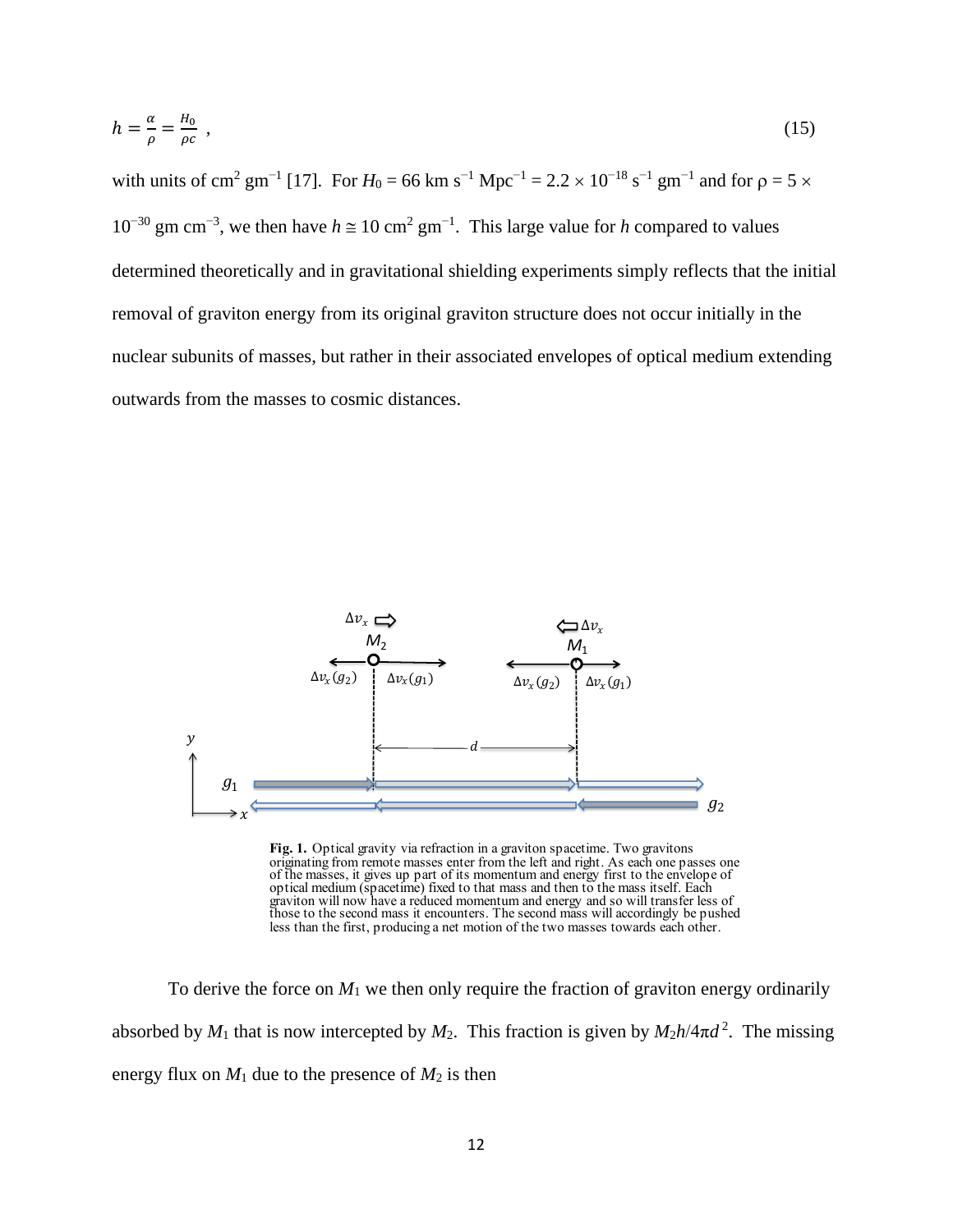$$
\frac{dE}{dt} = -M_1 c^2 H_0 \times \frac{M_2 H_0}{4\pi c \rho d^2} \,. \tag{16}
$$

For graviton momentum  $E/c$ , the resulting force acting on  $M_1$  in the direction of  $M_2$  is then

$$
F = -\frac{M_1 M_2 H_0^2}{4\pi \rho d^2}.
$$
\n(17)

From this it can be seen that the term for the gravitational constant is

$$
G = \frac{H_0^2}{4\pi\rho}.\tag{18}
$$

For  $\rho = \rho_c = 5 \times 10^{-30}$  gm cm<sup>-3</sup> and  $H_0$  as before, we find  $G = 7 \times 10^{-8}$  cm<sup>3</sup> gm<sup>-1</sup> s<sup>-2</sup>, which is very close to its actual value of  $6.67 \times 10^{-8}$  cm<sup>3</sup> gm<sup>-1</sup> s<sup>-2</sup>. Thus, for  $\rho \approx \rho_c$ , the model is able to recover Newton's law.

The above approach is similar to versions of Le Sage's theory of gravity in which a cosmic field of electromagnetic radiation gives rise to the force, such as that of Radzievskii and Kagalnikova [40].

A key feature of Le Sage models is that the gravitational flux must be absorbed by masses, not merely reflected, or else the shading effect is entirely nullified by rebounding particles or waves [41]. To account for this in the model it is necessary to consider more closely the processing of spacetime by matter. As noted above, a key tenet of general relativity is that masses continuously update spacetime, which in the present case is in the form of filaments of gravitons connecting all masses. Due to this updating spacetime structures enclosing local mass systems such as galaxies would be the strongest, formed of essentially non-redshifted, coherently organized gravitons. With spacetime expansion, however, these structures are weakened, with gravitons gradually acquiring longer wavelengths and progressively incoherent states. Upon subsequent absorption and updating by other matter, the disordered and weakened gravitons would be reorganized into new, coherently organized spacetime elements. The disordered gravitons would transfer energy and momentum to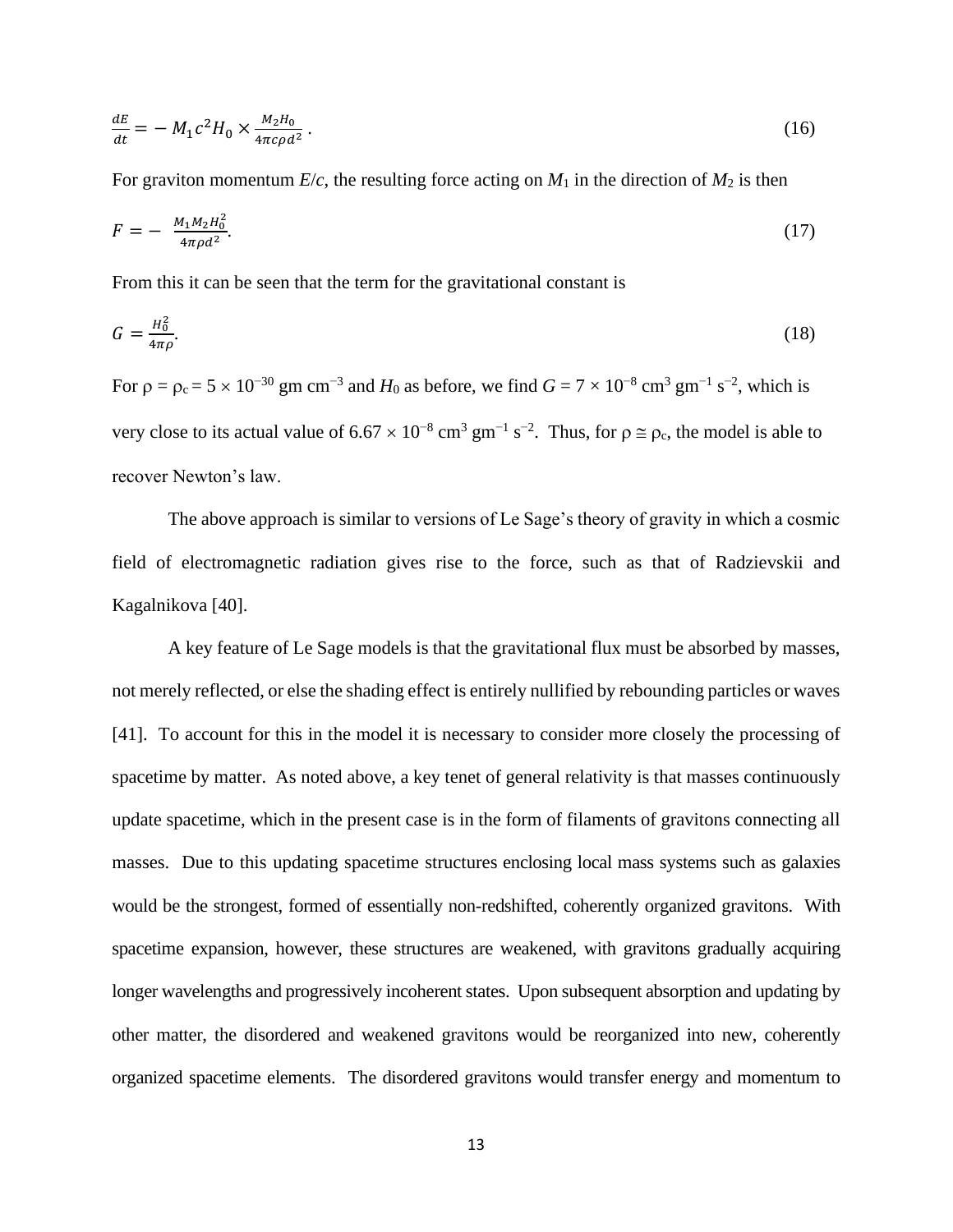particles in the process, but the gravitons in outgoing, newly refurbished spacetime elements would not. Like the electrons in an atom the quantum states of local spacetime structures and their enclosed masses would coherently overlap to maintain system stability.

Redshifted gravitons would, however, induce repulsive forces between masses. For local systems, these forces can be shown to be negligible in comparison to the gravitational force. Let us suppose that in a system of two masses the product waves of graviton decay travel back along the axis connecting the masses and strike each mass. The repulsive force between the two masses is then

$$
F = \frac{Gm_1m_2H_0}{rc}.
$$
\n(19)

The factor *c* appears in the denominator since a quantum of radiation with energy *E* has momentum *E/c*. In the Earth-Moon system, for example, the repulsive force on the Moon would result in an acceleration of only  $\sim 10^{-18}$  cm s<sup>-2</sup>, which is entirely negligible in comparison to the gravitational attraction. The two forces are seen to balance only when  $r \approx R_U \approx c/H$ .

#### **5. Spacetime Expansion: with or without Cosmic Expansion?**

Previously, it was noted that a redshift effect linked to refraction of light in a cosmic optical medium could be consistent either with an expanding universe or a static one and that distinguishing between these two possibilities could be a difficult task [17]. In this light consider the observed time dilation in supernovae, long seen as one of the strongest pieces of evidence supporting an expanding universe. We have conjectured that spacetime is itself made up of gravitons and that these lose momentum and energy in moving through other pockets of spacetime in the same manner as photons. In that event, individual packets of spacetime would be subject to the Hubble redshift *even in the absence of cosmic expansion*.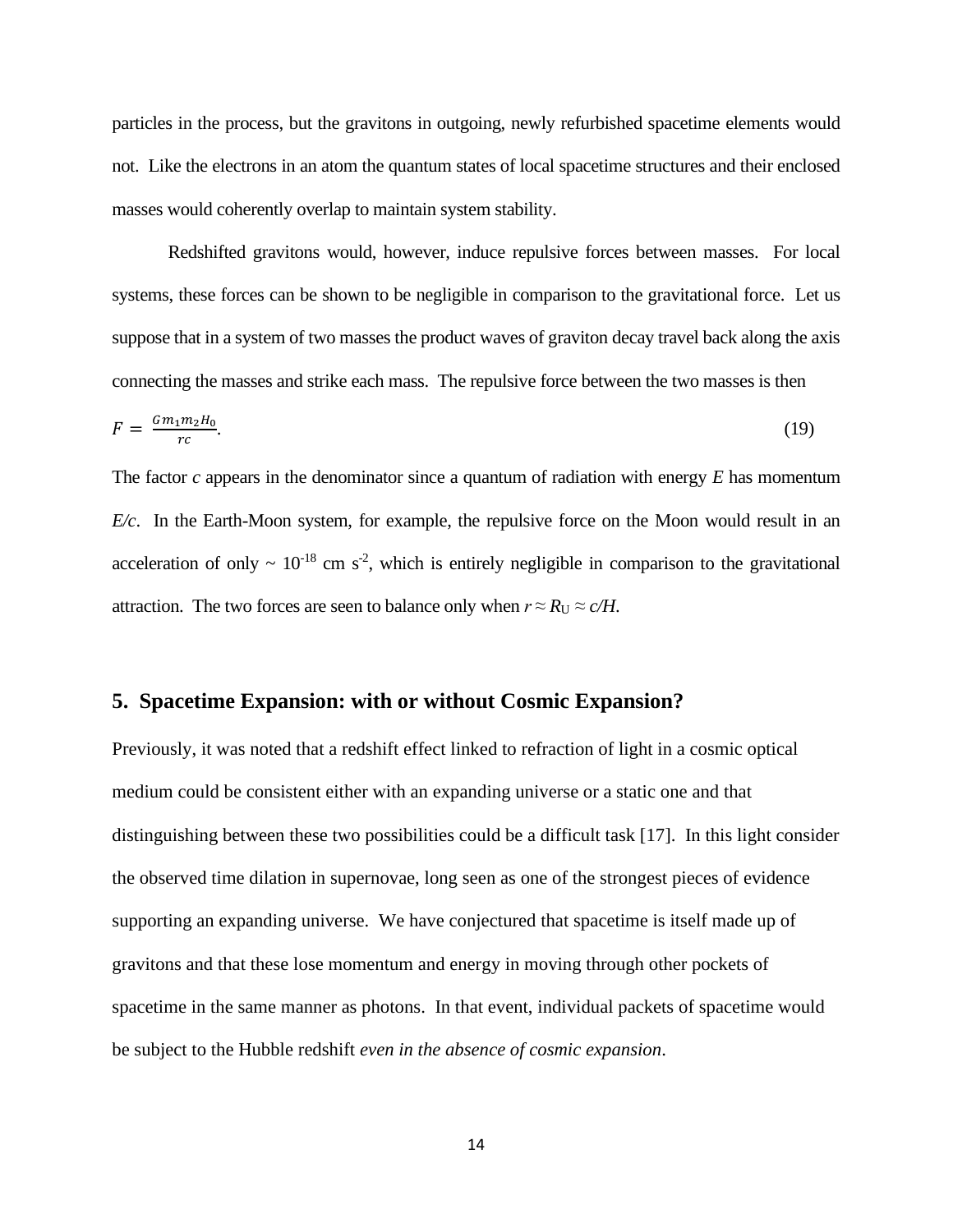Consider a cluster of photons emitted from an exploding supernova. In either BBT or the present scheme the photons are embedded within spacetime. In BBT, time dilation in the supernova arises due to expansion of spacetime since the time of the explosion. The light curve of the distant supernova is stretched in the observer's frame by a factor  $(1 + z)$  compared to the supernova's rest frame [42]. In the present model, the photons occupy a particular spacetime packet for a very short time interval *dt*. But during that interval, the spacetime packet would also lose energy due to the model redshift process. Its constituent gravitons would be redshifted to longer wavelengths and the packet as a whole would thus expand a tiny amount during the time interval *dt*. Once the photon cluster has passed into the adjacent packet of spacetime, the distance between two photons within this packet will accordingly have increased. This effect would produce the same time dilation effect as in BBT, but without universal expansion. As noted above, spacetime expansion and thinning would be balanced by spacetime rejuvenation with the absorption and reemission of gravitons at mass centres. The evidence of time dilation in supernovae thus does not unequivocally support the expanding universe cosmology. It could also allow for a static universe involving recycling of all constituents.

One of those constituents is the CMB. The CMB is reasonably well explained in BBT, wherein the smooth blackbody spectrum is preserved while the CMB cools with spacetime expansion. Yet, as already noted, this transition corresponds to a steady loss of energy from the universe if no accounting is made of the lost CMB energy. For example, CMB temperatures in earlier epochs, when the universe was smaller in BBT, are thought to be elevated compared to that of the CMB today. Backing this are studies reporting excitation of molecules in remote gas clouds billions of years ago. Against this, however, the present model allows for a different mechanism to explain the heating of those high*-z* gas clouds. By virtue of their enormous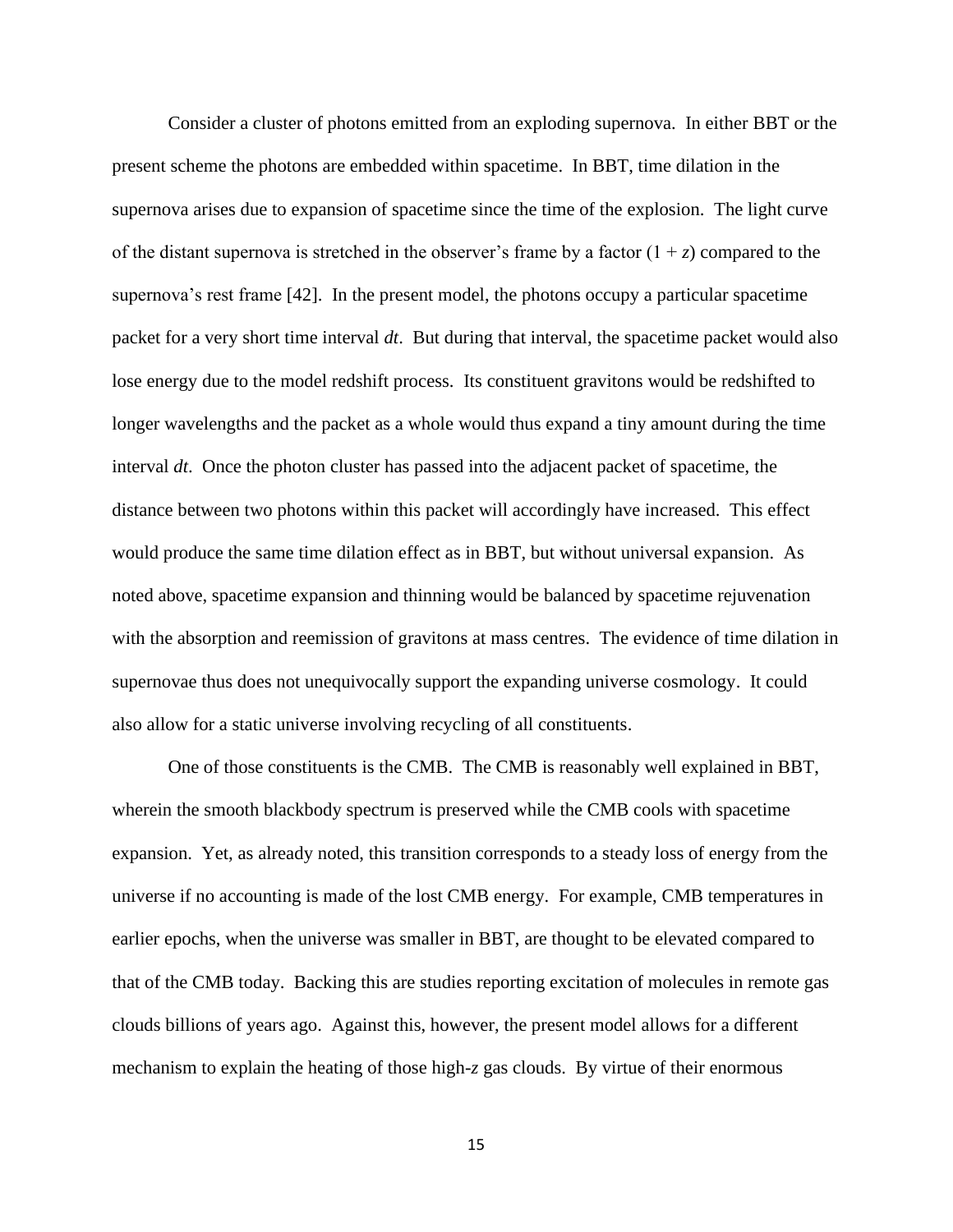masses those clouds possess considerable gravitational potential energy of their own, and thus through (10) would be subject to an internal heating effect.

While the existence and approximate magnitude of the CMB had been predicted in static models prior to the first detection of the CMB in the 1960s, it has proved very difficult to square the CMB spectrum with models not based on universal expansion. Here again a mechanism for producing and maintaining the CMB without cosmic expansion can be envisaged in optical gravity. As gravitons are jostled out of highly ordered states by the Hubble redshift, they would acquire weaker, more random states characterized by longer wavelengths. Since photons are likewise embedded in the spacetime fabric, it would follow by analogy that the energy they lose via the redshift goes into random electromagnetic waves of very long wavelength. These random waves would be generated uniformly in all parts of space and would heat up interstellar gas to a uniform temperature, which in turn would eventually give rise to the CMB with its characteristic blackbody spectrum.

Long ago it was recognized by Kelvin that an unending conversion of the universe's mechanical energy to thermal energy would steadily increase the entropy of the universe, ultimately culminating in its 'heat death'. This was considered a natural outcome of the second law of thermodynamics. In the process of CMB formation suggested above, however, we see that highly redshifted photons weaker than CMB photons are reorganized by matter to create the smooth CMB background.

If such a picture were true, then the notion that the universe must eventually suffer a 'heat death' due to steadily increasing entropy would be overturned. Graviton and photon energy would be steadily lost to the cosmic optical medium due to refraction, but the lost energy would then be rechanneled back into higher energy gravitons and photons. The universe in this case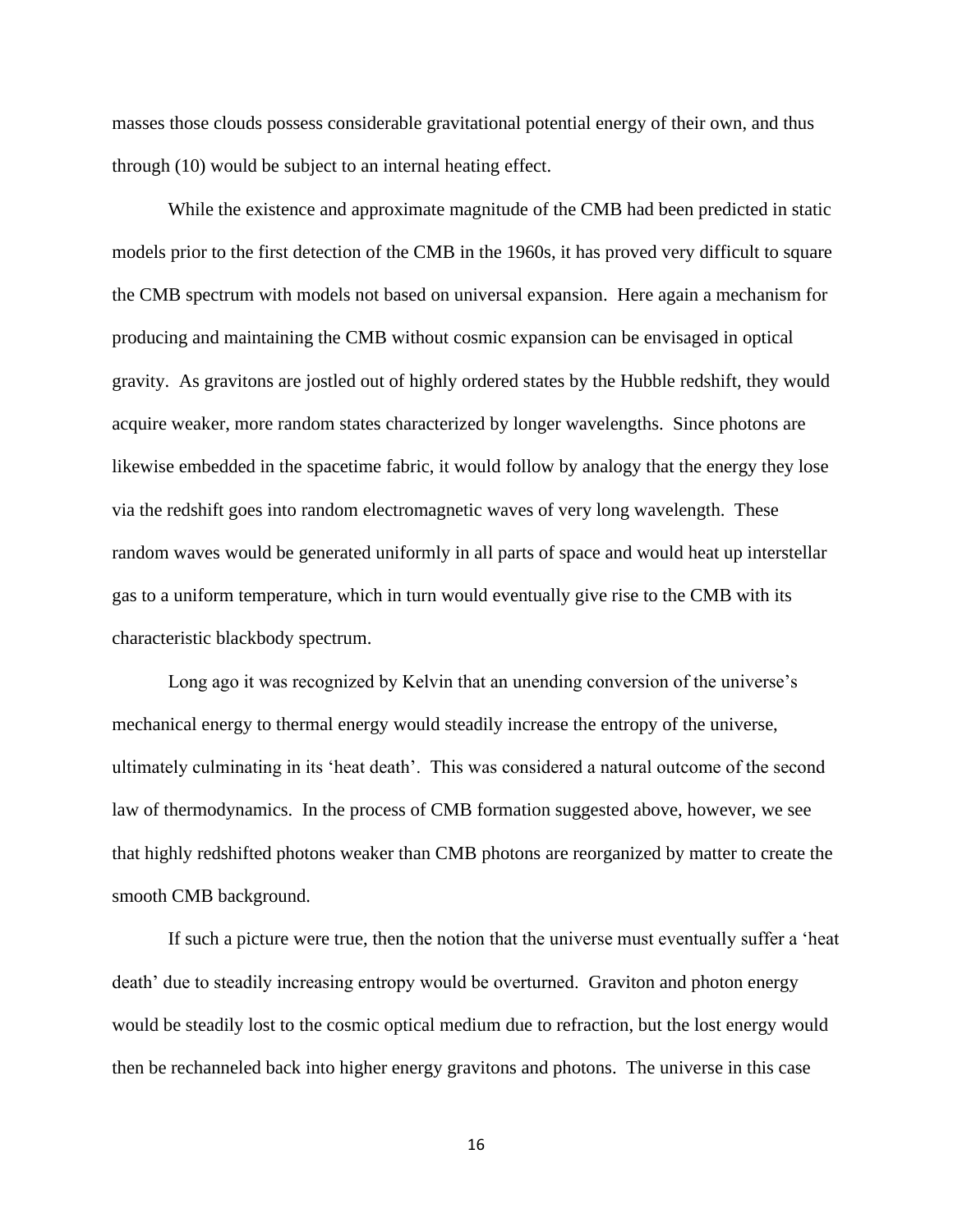might then be better viewed, as it was in the past, as a cosmic *perpetuum mobile*, with all energy forms being continuously recycled.

In this connection, it is worthwhile to touch on the issue of apparent loss of information when an object falls into a black hole. Optical gravity again allows for a different interpretation here. A particle in the outer shell of a black hole would exist between the two worlds – an external and an internal one – with graviton filaments connecting it to both. Whether a particle exists in this shell, inside the black hole core or exterior to the black hole, however, we infer from our model that the total energy of the graviton filaments connected to it is always equal to its rest energy  $m_0c^2$ . The particles of the black hole core would thus always be connected to each other by graviton filaments similarly as free particles. Any information deposited in the surface shell could thus potentially pass into the black hole's internal spacetime, reappear within the shell or be reradiated to space in the reprocessed gravitons of the shell. The information in particles falling into a black hole thus would not at any time be lost from the universe.

# **6. Concluding Remarks**

In this paper we have shown that if spacetime is construed as a graviton optical medium, with total energy equal to the universe's store of gravitational potential energy, then the energy lost from it due to the Hubble redshift is sufficient to drive gravitation. The gravitons of spacetime were suggested to be organized coherently in filaments interconnecting all masses. Under the Hubble redshift these filaments become weakened, with the lost energy going into incoherent quantum states.Reprocessing of redshifted gravitons by matter back into coherent forms then permits a simple gravity model based on mutual screening of gravitons by masses.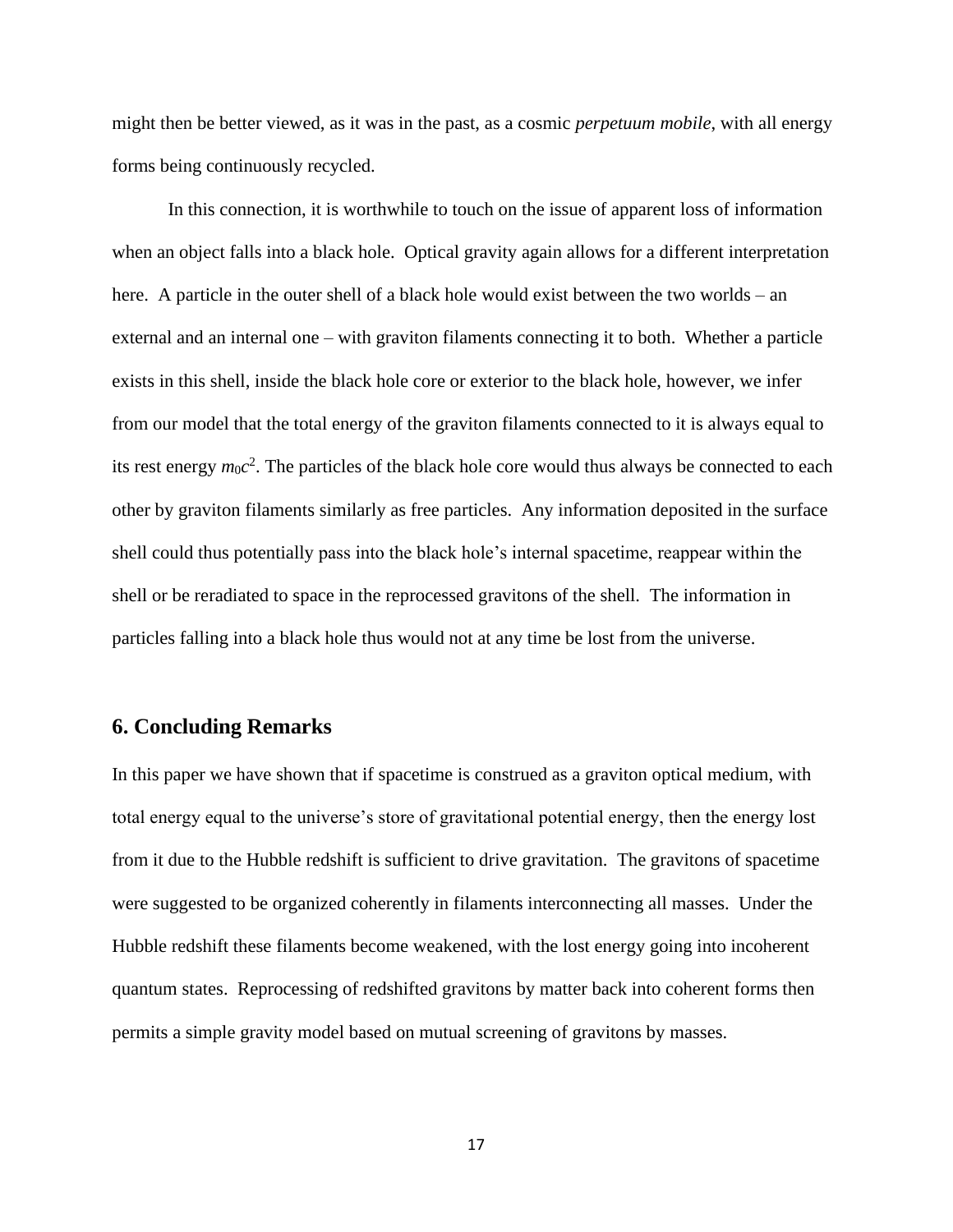It might be argued that the gravitons exchanged by particles are just that – gravitons – as opposed to newly formed spacetime. But there is a fundamental consideration to be made here. If the energy contained in gravitons is sufficient to drive the most basic processes in physics, including gravity, is there any valid reason to suppose the existence of an *extra* energy pool or entity which comprises spacetime itself? Surely it would be more economical to make this identification: that spacetime consists of no more than the tight lattices of graviton beams generated by and connecting all the particles in the visible universe.

The model scheme potentially allows some degree of reconciliation between the views of gravity espoused in general relativity and theories of quantum gravity. Spacetime and spacetime curvature would be formed of graviton filaments, but spacetime curvature would not cause gravity directly. Gravity would instead be caused by decoherence and weakening of gravitons induced by the Hubble redshift. The model is consistent either with an expanding universe of decreasing energy density or a non-expanding universe of constant energy density, where the Hubble redshift has a different cause than cosmic expansion.

The approach we have taken could lastly have some major implications for quantum theory. A graviton spacetime would seemingly furnish a basis for quantum entanglement, as every particle is linked to every other particle through graviton filaments. Any two particles which closely interact with each other would thus carry the record of their interaction until such time as their quantum states are disturbed in subsequent interactions. It would also seem to mesh with the de Broglie-Bohm or 'hidden variables' approach in quantum physics, since matter waves, for example, might be modeled as modulations of graviton carrier waves induced by matter in motion.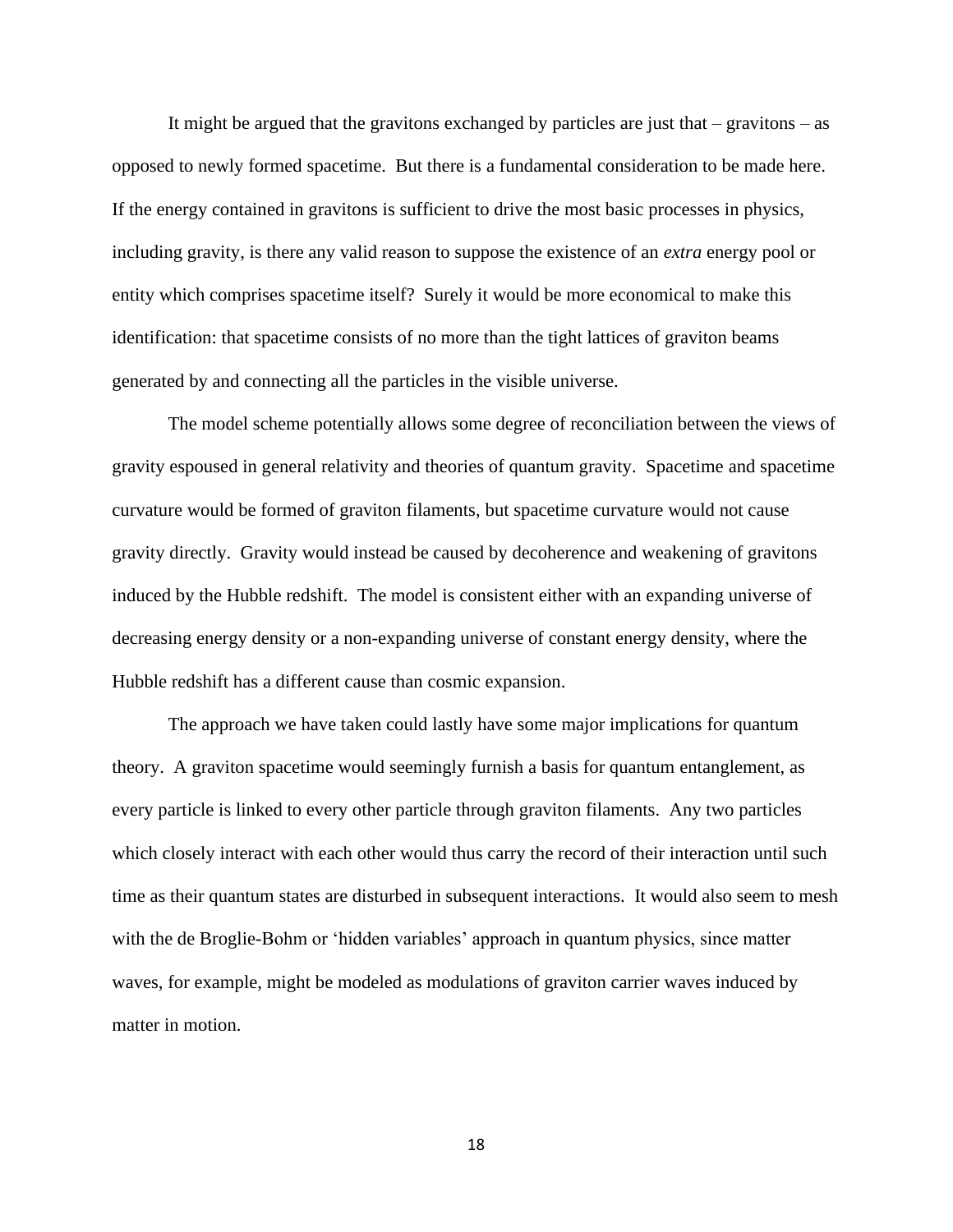#### **Conflict of interest statement**

The author has no relevant financial or non-financial interests to disclose.

#### **Data availability statement**

Data sharing not applicable to this article as no datasets were generated or analysed during the current study.

# **References**

[1] A.S. Eddington, Space, Time and Gravitation, Cambridge University Press, Cambridge (1920), p. 109.

[2] J. Evans, M. Rosenquist, 'F = ma' optics, Am. J. Phys. 54 (1986) 876-883.

[3] K.K. Nandi, A. Islam, On the optical–mechanical analogy in general relativity, Amer. J. Phys. 63 (1995) 251-256.

[4] J. Evans, K.K. Nandi, A. Islam, The optical–mechanical analogy in general relativity: New methods for the paths of light and of the planets, Am. J. Phys. 64 (1996) 1404-1415.

[5] P.M. Alsing, The optical-mechanical analogy for stationary metrics in general relativity, Amer. J. Phys. 66 (1998) 779

[6] H.E. Puthoff, E.W. Davis, C. Maccone, Levi–Civita effect in the polarizable vacuum (PV) representation of general relativity, Gen. Relativ. Gravit. 37 (2005) 483–489. (2005).

[7] G. Feng, J. Huang, A geometric optics method for calculating light propagation in gravitational fields, Optik (2019) 163082.

[8] G. Feng, J. Huang, An optical perspective on the theory of relativity - II: Gravitational deflection of light and Shapiro time delay, Optik 224 (2020) 165685.

[9] F. de Felice, On the gravitational field acting as an optical medium, Gen. Relativ. Gravit. 2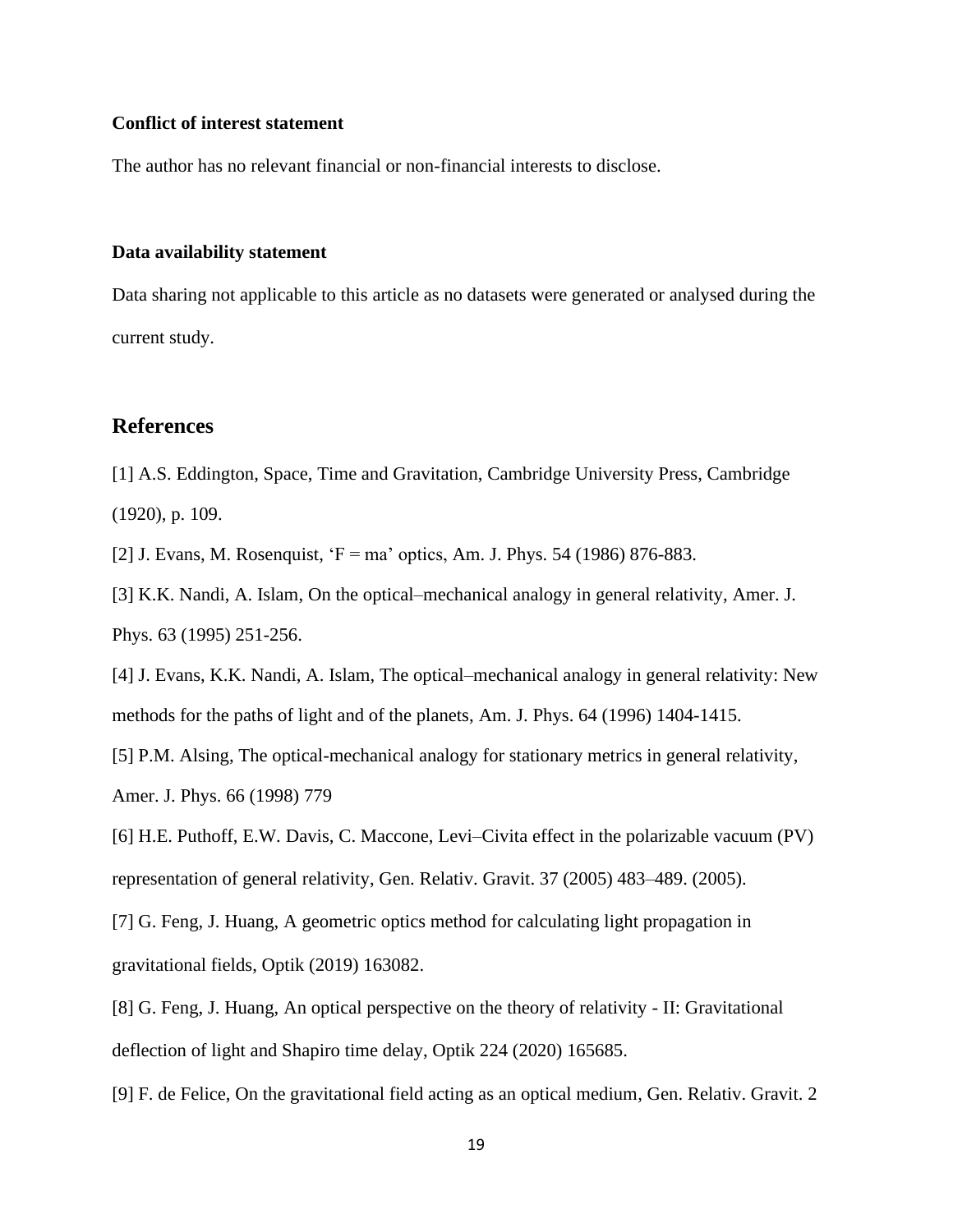(1971) 347**-**357.

[10] X. Ye, O. Lin, Gravitational lensing analysed by the graded refractive index of a vacuum, J. Opt. A: Pure Appl. Opt. 10 (2008) 075001.

[11] R.C. Gupta, A. Pradhan, S. Gupta, R.C. et al.: Refraction-based alternative explanation for: bending of light near a star, gravitational red/blueshift and black-hole, arXiv:1004.1467v2 [physics.gen-ph]  $(2015)$ 

[12] J. Evans, P. Alsing, S. Giorgetti, K.K. Nandi, Am. J. Phys. 69 (2001) 1103-1110.

[13] Y.G. Yi, Optical approach to gravitational redshift, Astrophys. Space Sci. 336 (2011) 347- 355.

[14] C. Sheng, H. Liu, Y. Wang et al, Trapping light by mimicking gravitational lensing. Nature Photon 7 (2013) 902–906.

[15] H.A. Wilson, An electromagnetic theory of gravitation, Phys. Rev. 17 (1921) 54-59.

[16] R.H. Dicke, Gravitation without a principle of equivalence, Rev. Mod. Phys. 29 (1957) 363–376.

[17] M.R. Edwards, Gravity from refraction of CMB photons using the optical-mechanical analogy in general relativity, Astrophys. Space Sci. 351 (2014) 401-406.

[18] X. Sarazin, F. Couchot, A. Djannati-Ataï et al., Can the apparent expansion of the universe be attributed to an increasing vacuum refractive index?, Eur. Phys. J. C 78 (2018) 444.

[19] E.R. Harrison, Mining energy in an expanding universe, Astrophys. J. 446 (1995) 63-66.

[20] Edwards, M.R.: Graviton decay without decreasing G: a possible cause of planetary heating, expansion and evolution, Ann. Geophys. 49 (2006) 501-509.

[21] M.R. Edwards, Does the Hubble redshift flip photons and gravitons?, Astrophys. Space Sci. 339 (2012) 13-17.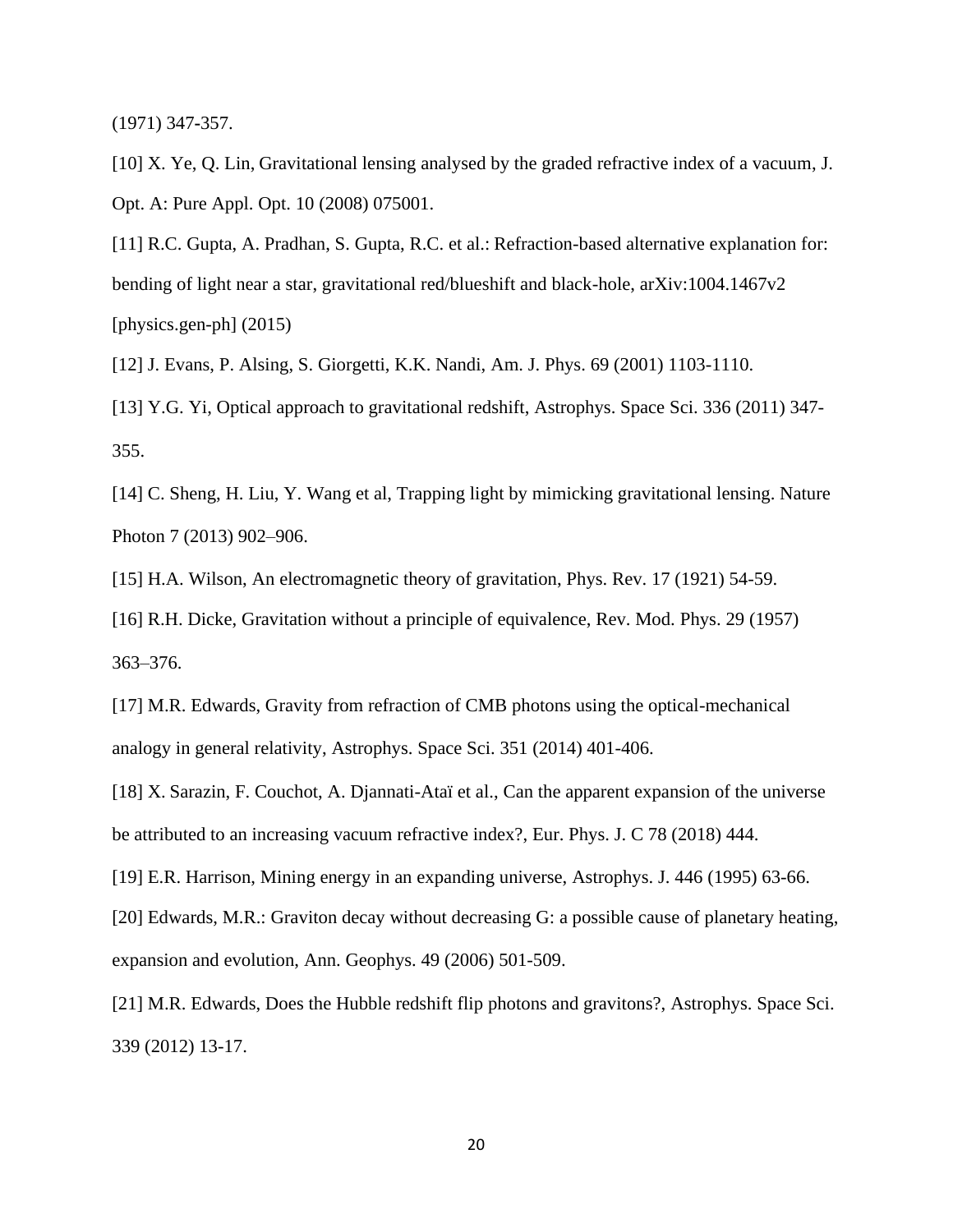[22] M.R. Edwards, Deep mantle plumes and an increasing Earth radius, Geod Geodyn 10 (2019) 173-17

[23] M. Mansuripur, Radiation pressure and the linear momentum of the electromagnetic field. Opt. Express, 12, (2004) 5375–5401. doi:10.1364/OPEX.12.005375

[24] M. Mansuripur, Resolution of the Abraham–Minkowski controversy, Opt. Commun. 283 (2010) 1997-2005.

[25] S.M. Barnett, R. Loudon, The enigma of optical momentum in a medium. Phil. Trans. R. Soc. A 368 (2010) 927-939.

[26] B.A. Kemp, Resolution of the Abraham-Minkowski debate: Implications for the electromagnetic wave theory of light in matter, App. Phys. Rev. 109 (2011) 11101.

[27] P.L. Saldanha, Division of the energy and of the momentum of electromagnetic waves in linear media into electromagnetic and material parts, Opt. Commun. 284 (2011) 2653-2657.

[28] D.J. Griffiths, Resource Letter EM-1: Electromagnetic Momentum, Am. J. Phys. 80 (2012) 7-18.

[29] V.P. Torchigin, A.V. Torchigin, Propagation of a light pulse inside matter in a context of the Abraham–Minkowski dilemma, Optik 125 (2014) 2687-2691.

[30] T. Ramos, F. G.F. Rubilar, Y.N. Obukhov, First principles approach to the Abraham– Minkowski controversy for the momentum of light in general linear non-dispersive media, J. Opt. 17 (2015) 025611.

[31] G. Feng, J. Huang, A heuristic resolution of the Abraham–Minkowski controversy, Eur.

Phys. J. Plus 136 (2021) 520. https://doi.org/10.1140/epjp/s13360-021-01523-8

[32] N.L. Balazs, The energy-momentum tensor of the electromagnetic field inside matter, Phys. Rev. 91 (153) 408-411.

[33] K.J. Chau, H.J. Lezec, Revisiting the Balazs thought experiment in the case of a left-handed